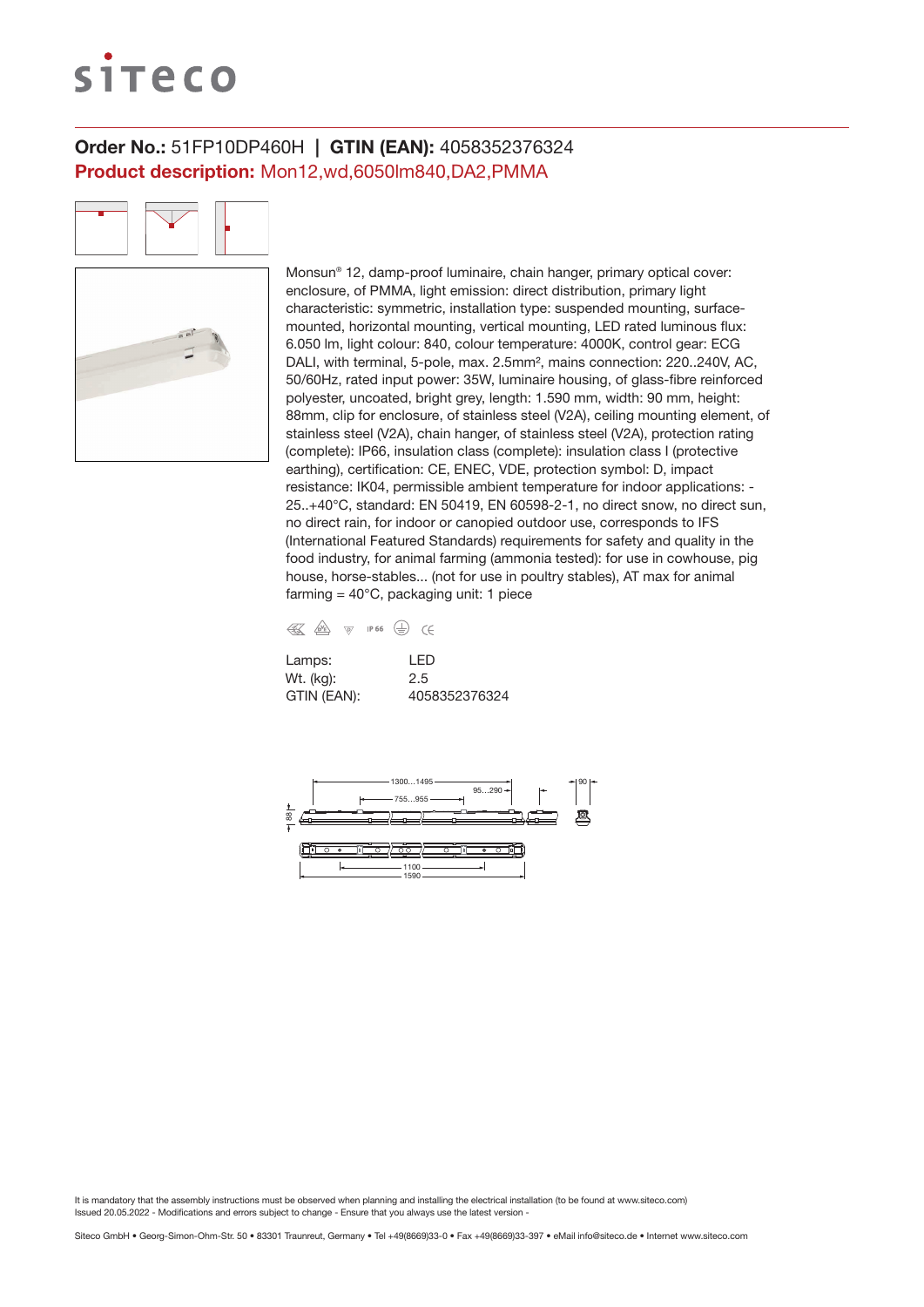# **siteco**

# Order No.: 51FP10DP460H | GTIN (EAN): 4058352376324 Detailed technical description: Mon12,wd,6050lm840,DA2,PMMA



### Key data

- Product type: damp-proof luminaire
- Product name: Monsun® 12
- Order No.: 51FP10DP460H

## Lighting technology | Lamps | Control gear

# Component 1

# Lighting technology:

- Cover: enclosure
- Beam angle: wide distribution
- Symmetry: symmetric distribution
- Light emission: direct distribution

#### Lamps:

- Lamps: with LED
- Rated luminous flux: 6050lm
- Luminous efficacy: 175lm/W
- Colour temperature: 4000K
- Colour rendering index: CRI > 80
- Light colour: 840
- SDCM (Standard Deviation of Colour Matching): MacAdam  $\leq$  3 SDCM (initial)
- Rated input power: 35W
- Supplement: halogen-free wiring, without flicker

## Operating device:

- Control gear: ECG DALI
- Control: DALI 2

### Certificates, Standards

- Protection rating: IP66
- Insulation class: insulation class I (protective earthing)
- Impact resistance: IK04
- Protection symbol: D
- Temperature range (operation): 25..+40°C
- Supplement: corresponds to IFS (International Featured Standards) requirements for safety and quality in the food industry, for indoor or canopied outdoor use, no direct snow, no direct sun, no direct rain, for animal farming (ammonia tested): for use in cowhouse, pig house, horse-stables... (not for use in poultry stables), AT max for animal farming  $= 40^{\circ}$ C
- Standard: EN 50419, EN 60598-2-1
- Certification, designation: CE, ENEC, VDE

### Material, Colour

- luminaire housing: glass-fibre reinforced polyester, uncoated, bright grey, incl. chain hanger
- Colour specification: bright grey
- clip for enclosure: stainless steel (V2A)
- Quantity: 10 piece
- ceiling mounting element: stainless steel (V2A), ceiling mounting included
- Quantity: 2 piece
- chain hanger: stainless steel (V2A)
- Quantity: 2 piece
- Cover: enclosure of PMMA

#### **Mounting**

- Mounting method, mounting location: suspended mounting, surfacemounted, horizontal mounting, vertical mounting, to the ceiling, to the wall, to the Licross® mounting rail
- Arrangement: single/continuous arrangement
- Supplement: luminaire includes fixing accessories for ceiling surface mounting; for other types of installation: please order mounting accessories separately

#### Electrical connection

- Connection: terminal, 5-pole, max. 2.5mm²
- Nominal voltage: 220..240V, 50/60Hz, AC

#### Dimensions, Weight

- Length: 1590mm
- Width: 90mm
- Height: 88mm
- Weight: 2.5kg

#### Service life

— Rated service life: 50000h (L90/B50) at  $AT = 25^{\circ}$ C, 70000h (L80/B50) at AT = 35°C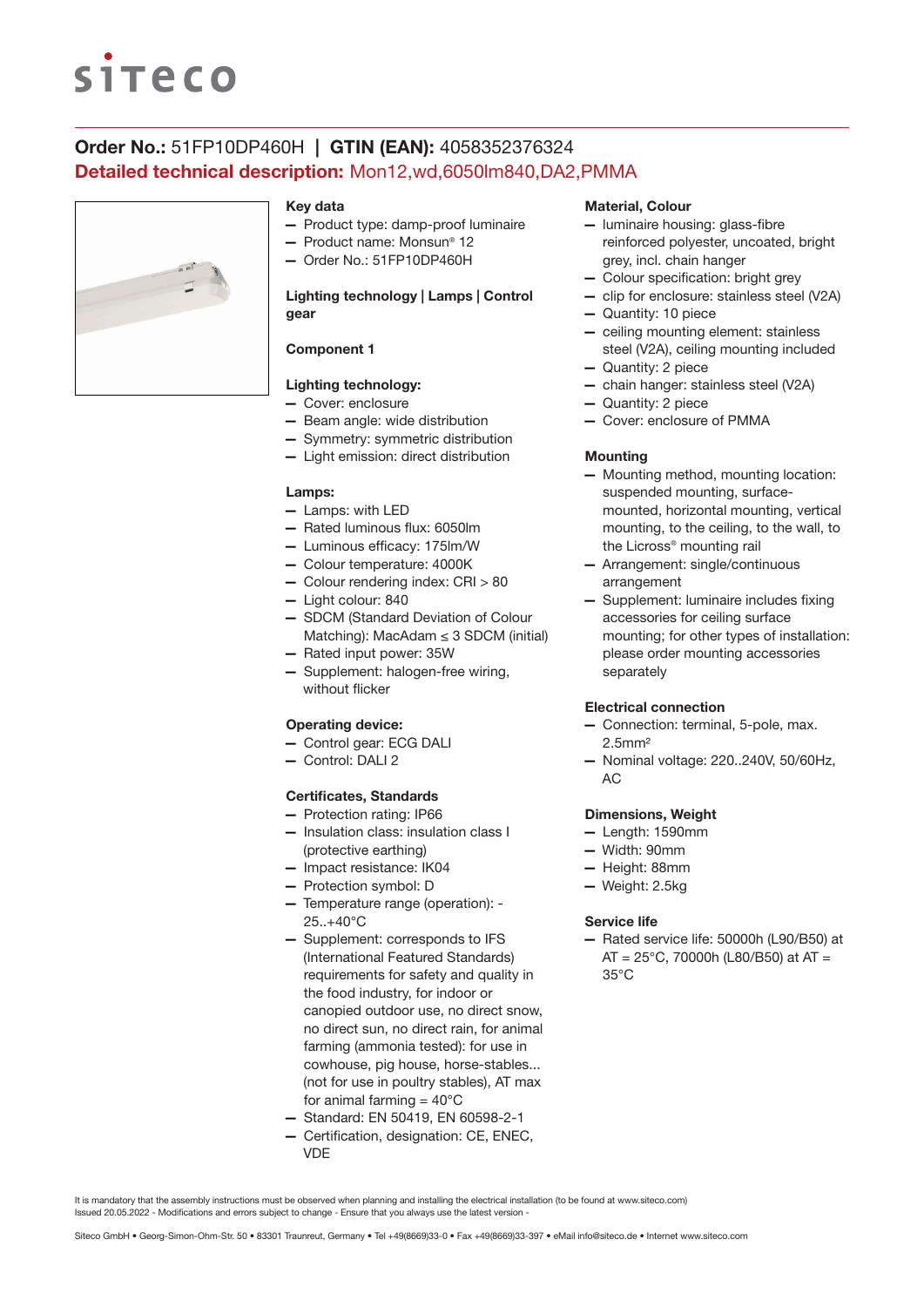

# Order No.: 51FP10DP460H | GTIN (EAN): 4058352376324 Dimensions: Mon12,wd,6050lm840,DA2,PMMA